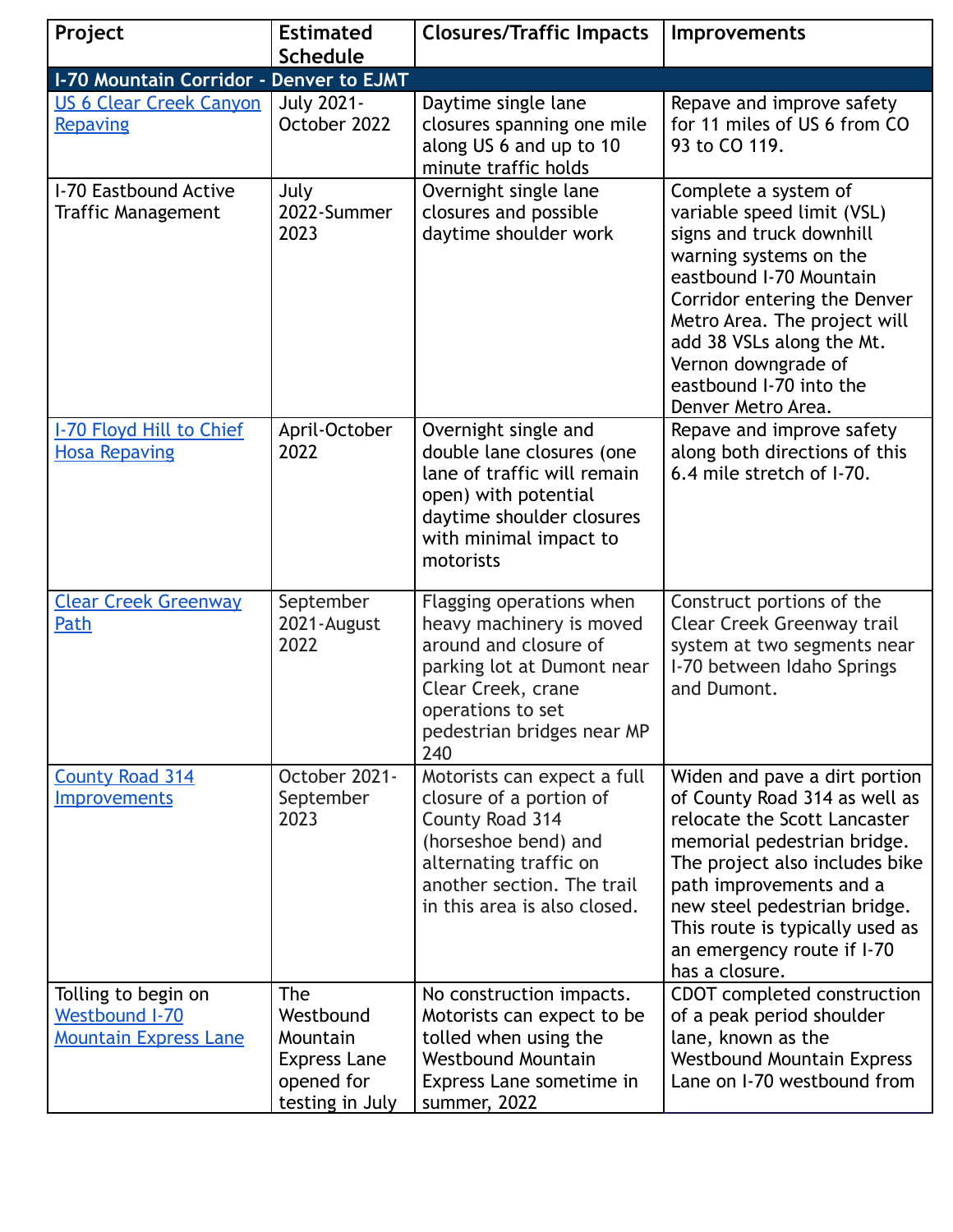|                                                                                   | 2021 and tolls<br>are expected<br>to begin in<br>summer 2022                                    |                                                                                                                                                                                                                                | the Veterans Memorial Tunnel<br>to the Empire interchange.                                                                                                                                                                                                                                                                      |
|-----------------------------------------------------------------------------------|-------------------------------------------------------------------------------------------------|--------------------------------------------------------------------------------------------------------------------------------------------------------------------------------------------------------------------------------|---------------------------------------------------------------------------------------------------------------------------------------------------------------------------------------------------------------------------------------------------------------------------------------------------------------------------------|
| <b>I-70 Eastbound Variable</b><br><b>Speed Limit Signs</b>                        | Construction is<br>complete with<br>testing of the<br>signs expected<br>through<br>summer 2022. | No remaining construction<br>impacts                                                                                                                                                                                           | Updating variable speed limit<br>(VSL) sign infrastructure<br>along eastbound Interstate 70<br>between Empire Junction and<br>Idaho Springs, just west of<br>the Veterans Memorial<br>Tunnels. Work included the<br>replacement of 13 aging VSL<br>signs and installation of 13<br>new VSL signs along the<br>ten-mile stretch. |
| Eisenhower Johnson<br>Memorial Tunnel (EJMT)<br>infrastructure upgrades           | Various project<br>schedules with<br>work starting<br>in summer<br>2022                         | Minimal daytime traffic<br>impacts, but some<br>overnight lane closures or<br>full bore closures may be<br>needed                                                                                                              | This project addresses<br>high-priority maintenance<br>activities to upgrade aging<br>infrastructure at the EJMT                                                                                                                                                                                                                |
| <b>Floyd Hill early projects</b>                                                  | Some<br>construction<br>estimated to<br>begin fall 2022                                         | Overnight traffic shifts<br>along I-70 near Genesee<br>when the wildlife crossing<br>work is taking place.<br>Lane closures along US 40<br>while the roundabouts are<br>built, but two lanes of<br>traffic will be maintained. | Floyd Hill early projects<br>include wildlife crossings at<br>Genesee and Empire, and<br>roundabouts at US 40 and<br>Homestead Road and US 40<br>and County Road 65.                                                                                                                                                            |
| <b>I-70 Mountain Corridor - EJMT to Grand Junction</b>                            |                                                                                                 |                                                                                                                                                                                                                                |                                                                                                                                                                                                                                                                                                                                 |
| Project                                                                           | <b>Estimated</b>                                                                                | <b>Closures</b>                                                                                                                                                                                                                | <b>Improvements</b>                                                                                                                                                                                                                                                                                                             |
|                                                                                   | <b>Schedule</b>                                                                                 |                                                                                                                                                                                                                                |                                                                                                                                                                                                                                                                                                                                 |
| <b>I-70 Structure</b><br>Replacement Project:<br><b>West of EJMT</b>              | <b>Spring 2021 -</b><br>December<br>2022                                                        | Starting mid May 2022,<br>24/7 westbound far right<br>lane closure. Eastbound<br>lanes will have occasional<br>temporary closures.<br>Decreased speeds and<br>delays.                                                          | Remove and replace an aging<br>structure under I-70 with a<br>new and wider structure to<br>better accommodate<br>vehicles.                                                                                                                                                                                                     |
| <b>I-70 Silverthorne to</b><br><b>EJMT Repaving</b><br><b>I-70 Auxiliary Lane</b> | May - October<br>2022<br>April 2022 -                                                           | Overnight single and<br>double lane closures,<br>daytime single lane and<br>shoulder closures<br>Mostly night work with                                                                                                        | New asphalt will create a<br>smoother, safer driver<br>experience and help protect<br>against ruts and road<br>damage. Also includes new<br>guardrail, bridge rails repairs<br>and culvert installation                                                                                                                         |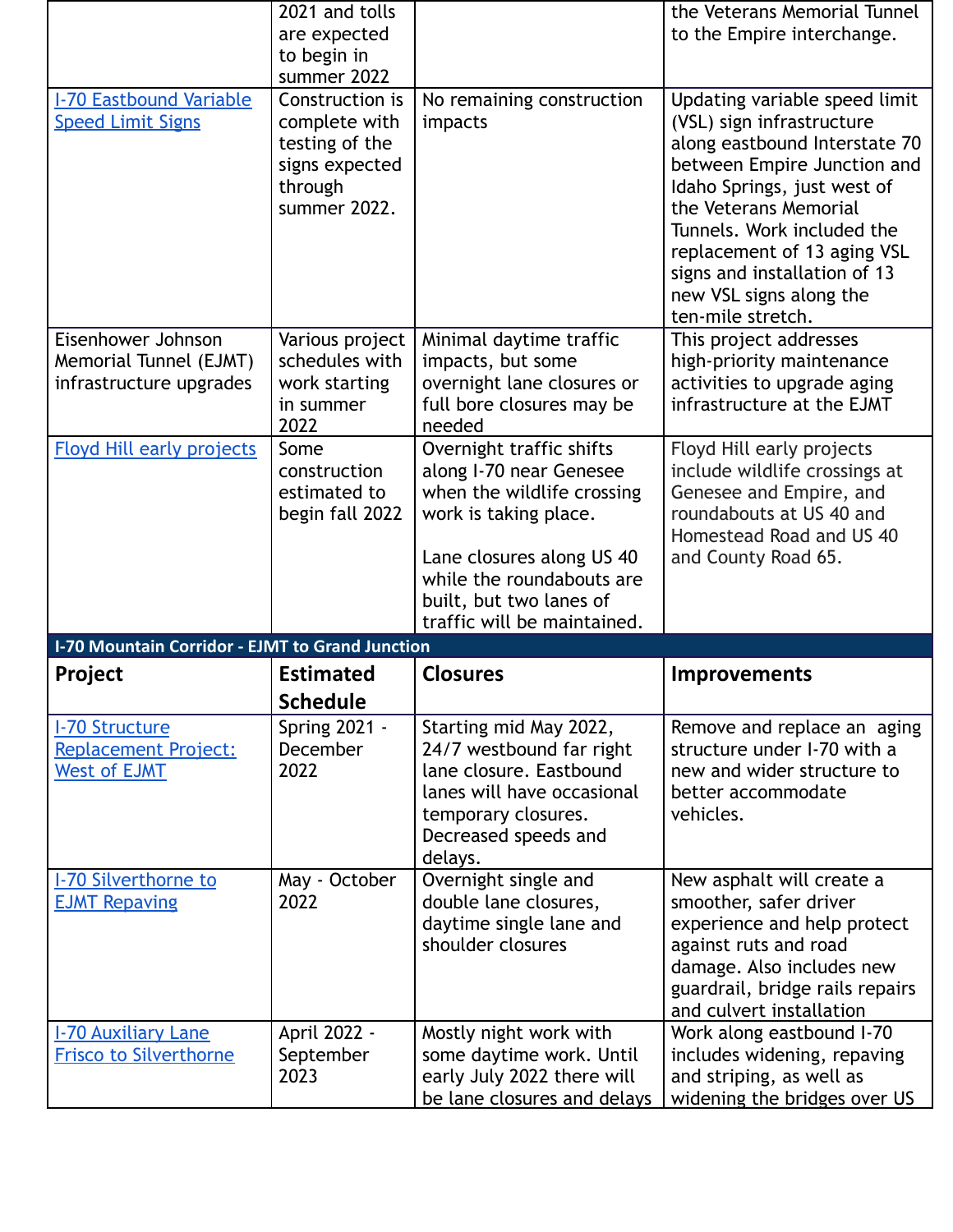|                                                                                                              |                                   | *underneath* I-70 in<br>Silverthorne; there will be<br>limited lane closures and<br>travel impacts on I-70. In<br>July, work will be focused<br>on I-70.                                                                                                                                    | 6 and the Blue River. A longer<br>deceleration lane and<br>improved signage will<br>enhance the safety at the<br>exit 205 off-ramp. Deer<br>fencing also will be installed<br>in both the eastbound and<br>westbound directions of I-70<br>between MP 203 to 205. The<br>scenic overlook east of exit<br>203 in Frisco will be built<br>with additional truck parking.                                                                                                     |
|--------------------------------------------------------------------------------------------------------------|-----------------------------------|---------------------------------------------------------------------------------------------------------------------------------------------------------------------------------------------------------------------------------------------------------------------------------------------|----------------------------------------------------------------------------------------------------------------------------------------------------------------------------------------------------------------------------------------------------------------------------------------------------------------------------------------------------------------------------------------------------------------------------------------------------------------------------|
| Vail Pass Rest Area<br>Replacement                                                                           | May 2022 -<br>October 2023        | Rest area will be closed<br>with no restroom facilities.<br>Backcountry access will<br>continue to be coordinated<br>through the US Forest<br>Service.                                                                                                                                      | New building, water<br>treatment system, parking,<br>accessibility and improved<br>safety for users.<br>Improvements will also<br>address winter maintenance<br>operational issues and<br>increase capacity for<br>maintenance equipment<br>storage and snow storage on<br>site.                                                                                                                                                                                           |
| <b>I-70 West Vail Pass</b><br><b>Auxiliary Lane Project:</b><br><b>Top and Bottom of Vail</b><br><b>Pass</b> | Summer 2021 -<br><b>Fall 2025</b> | Single lane closures,<br>narrowed lanes and<br>shoulders. Temporary<br>detour for the recreation<br>trail (trail will remain<br>open). At times there will<br>be traffic and trail holds<br>for rock blasting work.<br>Users will be stopped in<br>both directions for up to 30<br>minutes. | This year's work includes<br>relocating a two-mile section<br>of the Vail Pass Recreation<br>Trail including building two<br>trail bridges over Black Gore<br>Creek, initial bridge<br>foundation work at MM 185<br>for the WB bridge<br>replacement, and pavement<br>widening on I-70 between MM<br>185-189 to allow for detours<br>in 2023. The first<br>construction season<br>culminated with the<br>December opening of a new<br>emergency truck ramp near<br>MP 182. |
| Vail Wildlife Fencing                                                                                        | August 2022 to<br>Summer 2023     | Shoulder closures with<br>speed reductions                                                                                                                                                                                                                                                  | Replace and add wildlife<br>fence along I-70, located<br>west and east of Vail on I-70<br>(MP 181-178 and MP 171-173)                                                                                                                                                                                                                                                                                                                                                      |
| <b>I-70 Glenwood Canyon</b><br><b>Emergency Project</b>                                                      | May-Fall 2022                     | Occasional single lane<br>closures and reduced<br>speeds. Occasional 30<br>minute traffic holds may<br>be necessary.                                                                                                                                                                        | Various repairs in response to<br>summer 2021 material flows.                                                                                                                                                                                                                                                                                                                                                                                                              |